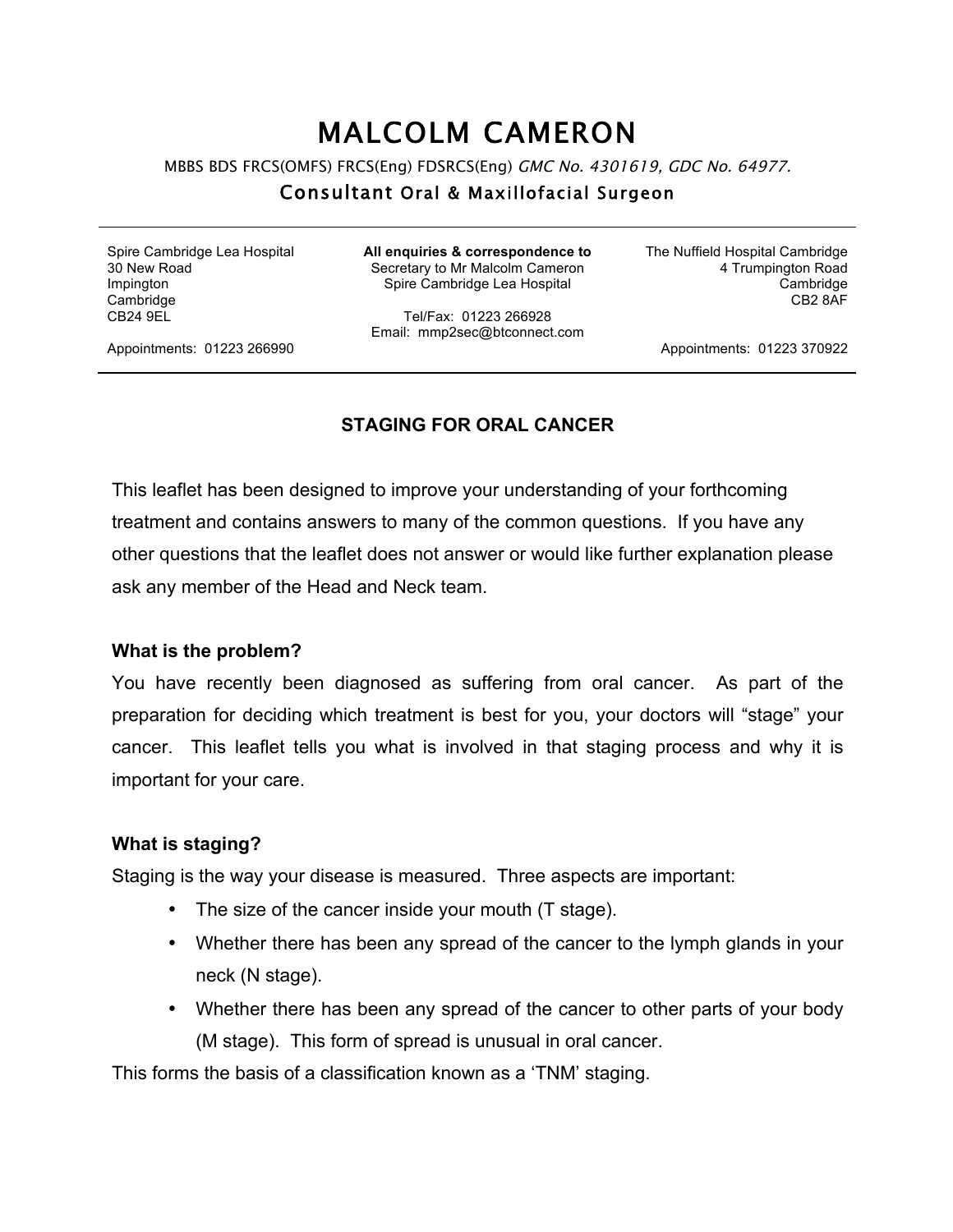# **Why have staging?**

Your treatment depends on the stage of your disease. Studies have shown that the more accurate your staging the better your treatment can be tailored to your cancer to give you the best chance of cure.

Staging also forms a common language between health care professionals looking after you. Research and development work constantly aims to improve treatments and a common language for comparison helps new treatments to be evaluated in a reliable way.

### **How is staging done?**

There are two main ways in which your cancer is staged.

**Clinical examination** - quite a lot can be determined about your cancer simply by looking and feeling. Sometimes this can be done whilst you are awake, but often it may be necessary for you to have a short general anaesthetic (ie: to be put to sleep completely) to allow a full assessment. Whilst you are asleep we may take the opportunity to take a good look at the back of your nose, throat, voice box and gullet to make sure that there are no problems elsewhere.

**Radiological** - some sort of scan is usually carried out (eg CT or MRI scan). These specialised scans look at your head, neck and other parts of your body in detail, so providing important extra information.

Other X-rays (eg CT of chest, jawbone) may be arranged depending as well.

# **What will happen after staging?**

Your staging represents a detailed description of your cancer. It helps decide whether you need surgery, radiotherapy, or a combination of both to give you the best chance of cure.

Once your staging investigations have taken place you will be reviewed by the Head and Neck team. The results of the investigation will be discussed with you and a decision made on which treatment is best for you.

# **Asking questions**

At all times everybody in the team will do all they can to answer your questions as clearly and accurately as possible. It will be a frightening time for you and you should